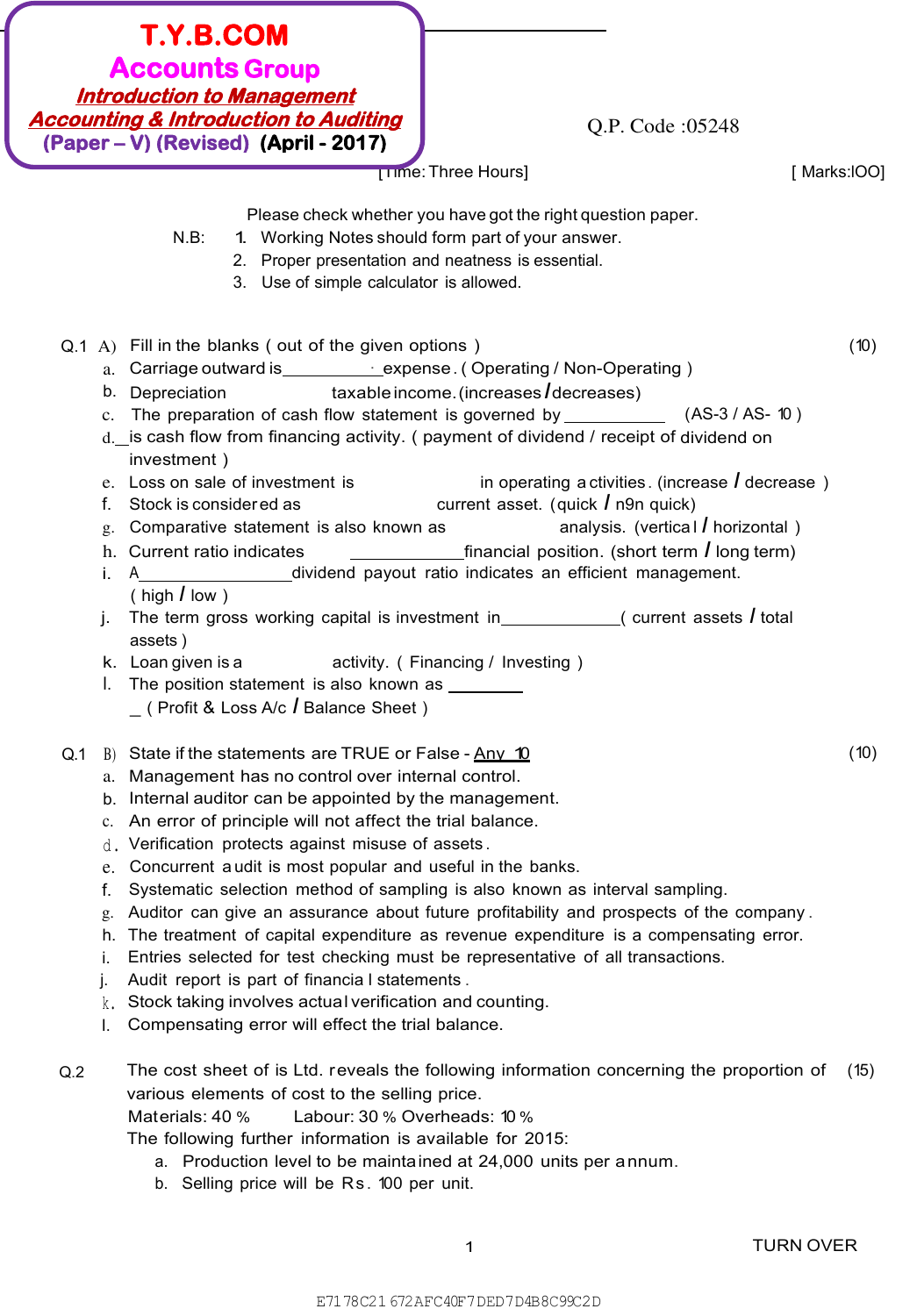- c. Raw materials are expected to remain in stores for an average 2 months before issue to production.
- d. Each unit of production will be in process for 1 month on an average.
- e. Finished goods to stay in warehouse for 2 months before being sold.
- f. Debtors will be allowed 2 months credit from date of sale.
- g. Credit allowed by suppliers from date of delivery is 1 month.
- h. Time lag for payment of overheads is 15 days.
- i. Cash / bank balance to be maintained at Rs. 20,000
- j. Production and sale is even throughout the year.

#### *OR*

### Q.2 The Balance Sheet and Income Statement of Corpus Ltd. is given below :

|                                                  |                                                                                          |                                                                                                                                                                                                                                                                                                                                                                                                                                                                                                                            |                                       | Q.P. Code: 05248                                                                 |
|--------------------------------------------------|------------------------------------------------------------------------------------------|----------------------------------------------------------------------------------------------------------------------------------------------------------------------------------------------------------------------------------------------------------------------------------------------------------------------------------------------------------------------------------------------------------------------------------------------------------------------------------------------------------------------------|---------------------------------------|----------------------------------------------------------------------------------|
|                                                  |                                                                                          |                                                                                                                                                                                                                                                                                                                                                                                                                                                                                                                            |                                       | c. Raw materials are expected to remain in stores for an average 2 months before |
| f.<br>g.<br>j.                                   | issue to production.                                                                     | d. Each unit of production will be in process for 1 month on an average.<br>e. Finished goods to stay in warehouse for 2 months before being sold.<br>Debtors will be allowed 2 months credit from date of sale.<br>Credit allowed by suppliers from date of delivery is 1 month.<br>h. Time lag for payment of overheads is 15 days.<br>Cash / bank balance to be maintained at Rs. 20,000<br>Production and sale is even throughout the year.<br>Calculate the estimated working capital required for 2015.<br><b>OR</b> |                                       |                                                                                  |
|                                                  |                                                                                          | The Balance Sheet and Income Statement of Corpus Ltd. is given below:                                                                                                                                                                                                                                                                                                                                                                                                                                                      |                                       |                                                                                  |
| <b>LIABILITIES</b>                               |                                                                                          | <b>Rs</b>                                                                                                                                                                                                                                                                                                                                                                                                                                                                                                                  | <b>BALANCE SHEET</b><br><b>ASSETS</b> | Rs.                                                                              |
| <b>Equity Share</b><br>Capital (Rs. 100<br>each) |                                                                                          | 5,00,000                                                                                                                                                                                                                                                                                                                                                                                                                                                                                                                   | <b>Fixed Assets</b>                   | 6,55,000                                                                         |
| Reserves & Surplus                               |                                                                                          | 40,000                                                                                                                                                                                                                                                                                                                                                                                                                                                                                                                     | Investments                           | 50,000                                                                           |
| Long Term Debts                                  |                                                                                          | 2,00,000                                                                                                                                                                                                                                                                                                                                                                                                                                                                                                                   | Inventory                             | 95,000                                                                           |
| <b>Accounts Payable</b>                          |                                                                                          | 80,000                                                                                                                                                                                                                                                                                                                                                                                                                                                                                                                     | <b>Accounts</b><br>Receivables        | 65,000                                                                           |
| <b>Bank Overdraft</b>                            |                                                                                          | 75,000<br>8,95,000                                                                                                                                                                                                                                                                                                                                                                                                                                                                                                         | Cash                                  | 30,000<br>8,95,000                                                               |
|                                                  |                                                                                          |                                                                                                                                                                                                                                                                                                                                                                                                                                                                                                                            |                                       |                                                                                  |
|                                                  | <b>INCOME STATEMENT</b>                                                                  |                                                                                                                                                                                                                                                                                                                                                                                                                                                                                                                            |                                       |                                                                                  |
| Sales                                            |                                                                                          |                                                                                                                                                                                                                                                                                                                                                                                                                                                                                                                            | 15,00,000                             |                                                                                  |
|                                                  |                                                                                          | Less:- Cost of Goods sold                                                                                                                                                                                                                                                                                                                                                                                                                                                                                                  | 9,00,000                              |                                                                                  |
| Interest                                         |                                                                                          | <b>Administration &amp; Selling Expenses</b>                                                                                                                                                                                                                                                                                                                                                                                                                                                                               | 1,50,000<br>1,00,000                  |                                                                                  |
|                                                  | Net Profit                                                                               |                                                                                                                                                                                                                                                                                                                                                                                                                                                                                                                            | 3,50,000                              |                                                                                  |
| b. Liquid ratio<br>4.                            | a. Current ratio<br>Proprietary ratio<br>d. Return on Total fund<br>e. Debt-Equity ratio | Calculate the following ratios on basis of above:<br>NPAT ratio (Tax rate is 35%)<br>g. Debtors turnover ratio (if all sales are on credit basis)<br>Note: Vertical Income Statement and Balance Sheet need not be prepared.                                                                                                                                                                                                                                                                                               |                                       |                                                                                  |
|                                                  |                                                                                          |                                                                                                                                                                                                                                                                                                                                                                                                                                                                                                                            |                                       |                                                                                  |
|                                                  |                                                                                          |                                                                                                                                                                                                                                                                                                                                                                                                                                                                                                                            |                                       |                                                                                  |

| <b>INCOME STATEMENT</b>                      |           |
|----------------------------------------------|-----------|
| Sales                                        | 15,00,000 |
| Less: Cost of Goods sold                     | 9,00,000  |
| <b>Administration &amp; Selling Expenses</b> | 1,50,000  |
| Interest                                     | 1,00,000  |
| Net Profit                                   | 3,50,000  |

- a. Current ratio
- b. Liquid ratio
- c. Proprietary ratio
- d. Return on Total fund
- e. Debt-Equity ratio
- f. NPAT ratio (Tax rate is 35%)
- g. Debtors turnover ratio (if all sales are on credit basis)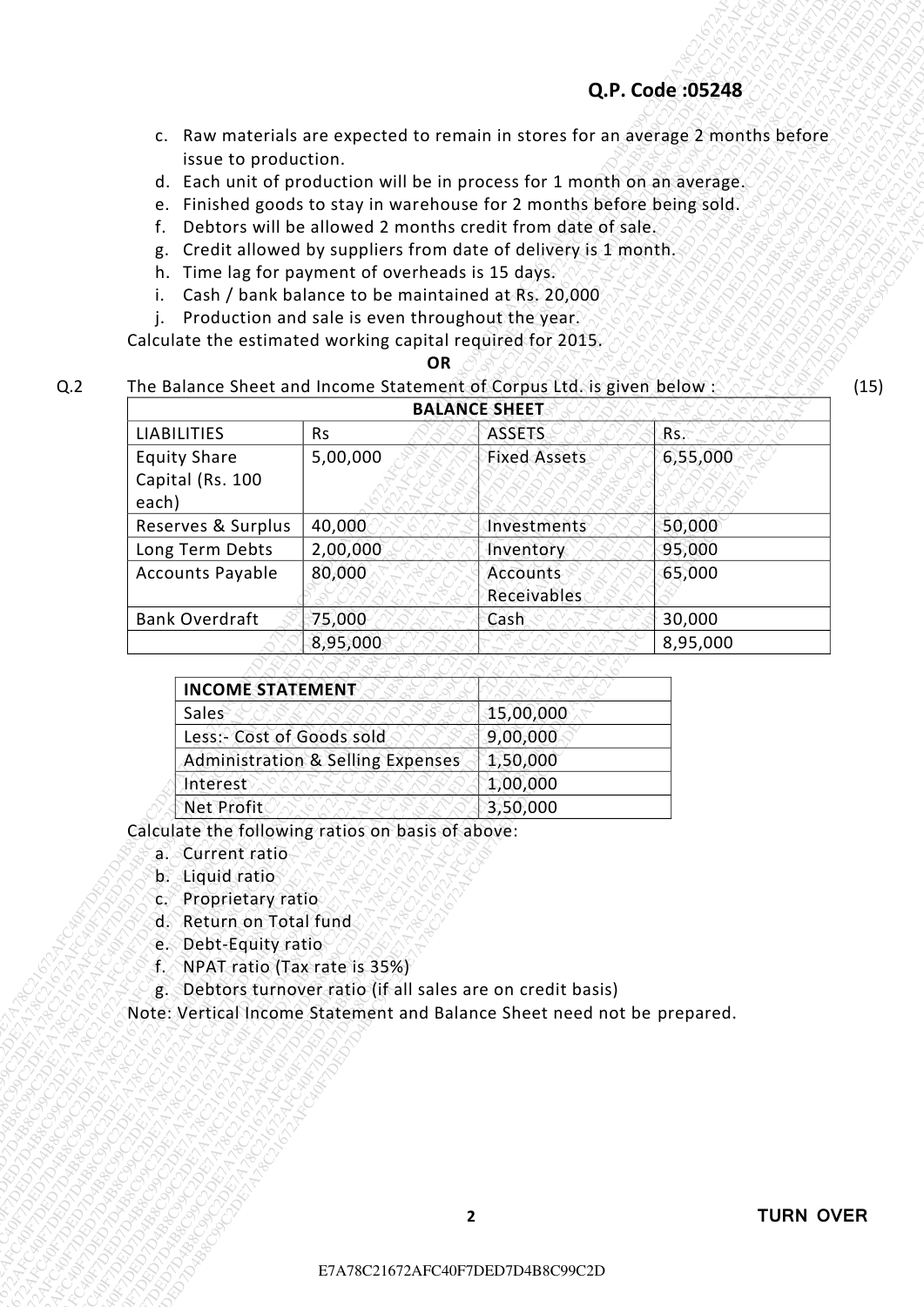| <b>BALANCE SHEET</b>        |          |                         |          |
|-----------------------------|----------|-------------------------|----------|
| <b>LIABILITIES</b>          | Rs.      | <b>ASSETS</b>           | Rs.      |
| <b>Equity Share Capital</b> | 3,80,000 | Cash & Bank             | 12,500   |
|                             |          | balance                 |          |
| Preference Share            | 1,20,000 | Debtors                 | 33,500   |
| Capital                     |          |                         |          |
| Reserve & Surplus           | 40,000   | <b>Bills Receivable</b> | 18,800   |
| Creditors                   | 15,500   | Advances                | 3,500    |
| <b>Bills Payable</b>        | 8,500    | Inventory               | 12,500   |
| Proposed Dividend           | 6,800    | <b>Other Current</b>    | 28,000   |
|                             |          | Assets                  |          |
| <b>Other Current</b>        | 35,000   | <b>Fixe Assets</b>      | 8,50,000 |
| Liabilities                 |          |                         |          |
| <b>Bank Overdraft</b>       | 1,50,000 |                         |          |
| Debentures                  | 1,95,000 |                         |          |
| <b>Bank Loan</b>            | 1,95,000 |                         |          |
|                             | 9,58,800 |                         | 9,58,800 |
|                             | OR       |                         |          |

|                                                                             |                     |          |                     | Convert the following Balance Sheet of Cosmos Ltd. into Common size statement and           |                     |          |                     |
|-----------------------------------------------------------------------------|---------------------|----------|---------------------|---------------------------------------------------------------------------------------------|---------------------|----------|---------------------|
| give your comments:<br><b>BALANCE SHEET</b>                                 |                     |          |                     |                                                                                             |                     |          |                     |
| <b>LIABILITIES</b>                                                          |                     | Rs.      |                     | <b>ASSETS</b>                                                                               |                     | Rs.      |                     |
| <b>Equity Share Capital</b>                                                 |                     | 3,80,000 |                     | Cash & Bank<br>balance                                                                      |                     | 12,500   |                     |
| Preference Share                                                            |                     | 1,20,000 |                     | Debtors                                                                                     |                     | 33,500   |                     |
| Capital<br>Reserve & Surplus                                                |                     | 40,000   |                     | <b>Bills Receivable</b>                                                                     |                     | 18,800   |                     |
| Creditors                                                                   |                     | 15,500   |                     | Advances                                                                                    |                     | 3,500    |                     |
| <b>Bills Payable</b>                                                        |                     | 8,500    |                     | Inventory                                                                                   |                     | 12,500   |                     |
| Proposed Dividend                                                           |                     | 6,800    |                     | <b>Other Current</b><br>Assets                                                              |                     | 28,000   |                     |
| <b>Other Current</b><br>Liabilities                                         |                     | 35,000   |                     | <b>Fixe Assets</b>                                                                          |                     | 8,50,000 |                     |
| <b>Bank Overdraft</b>                                                       |                     | 1,50,000 |                     |                                                                                             |                     |          |                     |
| Debentures                                                                  |                     | 1,95,000 |                     |                                                                                             |                     |          |                     |
| <b>Bank Loan</b>                                                            |                     | 1,95,000 |                     |                                                                                             |                     | 9,58,800 |                     |
| 2016, in accordance with AS-3, using Indirect Method.<br><b>LIABILITIES</b> | 2015                | 9,58,800 | OR                  | From the following Balance Sheets of DCB Ltd. prepare cash flow statement for the year (15) | 2015                |          | 2016                |
| Equity                                                                      | 6,00,000            |          | 2016<br>7,00,000    | <b>ASSETS</b><br>Goodwill                                                                   | 55,000              |          | 45,000              |
| Shares<br>Capital<br>8%                                                     | 4,00,000            |          | 3,00,000            | Land &                                                                                      | 3,00,000            |          | 2,50,000            |
| Preference<br>Shares<br>General                                             | 20,000              |          | 40,000              | <b>Building</b><br>Plant                                                                    | 5,41,000            |          | 6,40,300            |
| Reserve<br>Profit & Loss                                                    |                     |          |                     | Debtors                                                                                     | 68,200              |          |                     |
| A/c                                                                         | 65,000              |          | 68,000              |                                                                                             |                     |          | 78,800              |
| Proposed<br>Dividend                                                        | 45,000              |          | 58,000              | Stock                                                                                       | 71,800              |          | 60,900              |
| <b>Creditors</b>                                                            | 24,000              |          | 20,500              | <b>Bills</b><br>Receivable                                                                  | 60,200              |          | 60,200              |
| <b>Bills Payable</b>                                                        | 12,500              |          | 8,700               | Cash in<br>Hand                                                                             | 40,000              |          | 60,000              |
| Prov. For<br>Taxation                                                       | 60,000<br>12,26,500 |          | 50,000<br>12,45,200 | Cash at<br>Bank                                                                             | 90,300<br>12,26,500 |          | 50,000<br>12,45,200 |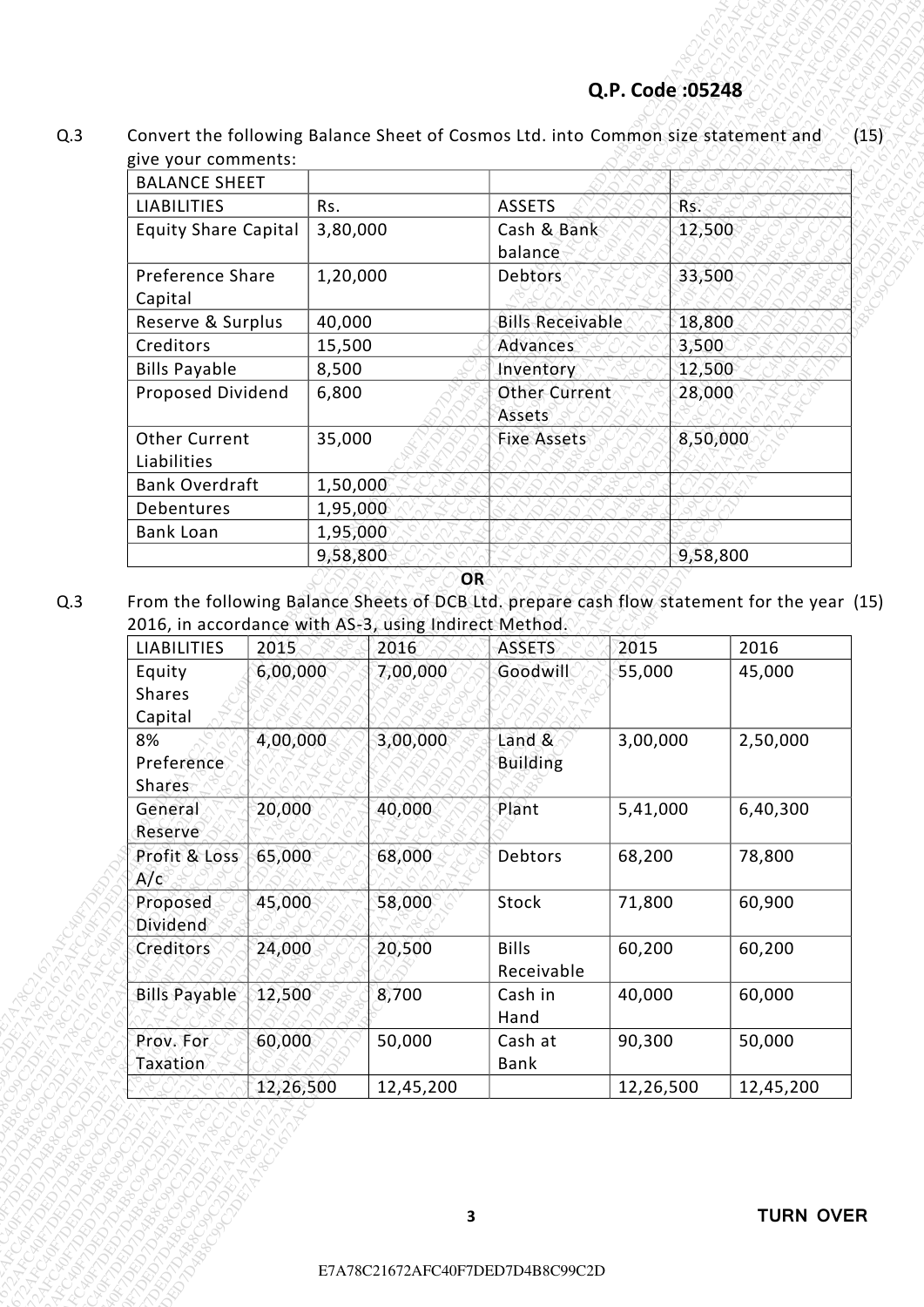- Q.4 What do you mean by Verification of assets? How would you verify the following assets? (15)
	- 1. Bills Receivable
	- 2. Copyrights
	- 3. Plant & Machinery

#### *OR* **OR**

- Q.4 Define and explain the term Internal Control. Also give the characteristics of good Internal Control. (15)
- Q.5 What is the importance of Vouching? What care should be taken by an auditor while examining the vouchers? (15)

| Income tax Rs. 70,000 was paid during the year 2016.<br>What do you mean by Verification of assets? How would you verify the following assets? (15)<br>Q.4<br>1. Bills Receivable<br>2. Copyrights<br>3. Plant & Machinery<br><b>OR</b><br>Define and explain the term Internal Control. Also give the characteristics of good<br>Q.4<br>Internal Control.<br>What is the importance of Vouching? What care should be taken by an auditor while<br>Q.5<br>examining the vouchers?<br>OR<br>Explain audit programme and its advantages? What precautions are to be taken while<br>Q.5<br>drafting audit programme?<br>a. List the users of Financial Statements<br>Q.6<br>b. Relationship between internal auditor & statutory auditor.<br>OR<br>a. Short Notes (Any Two)<br>Q.6<br>Funds from operation<br>i.<br><b>Working Capital Cycle</b><br>ii.<br>Window dressing of Current Assets<br>iii.<br>b. Short Notes (Any Two) |  | Teeming & Landing<br>i.ê<br><b>Test Check</b><br>j(<br>Stit.<br>Audit Note Book |              |
|-------------------------------------------------------------------------------------------------------------------------------------------------------------------------------------------------------------------------------------------------------------------------------------------------------------------------------------------------------------------------------------------------------------------------------------------------------------------------------------------------------------------------------------------------------------------------------------------------------------------------------------------------------------------------------------------------------------------------------------------------------------------------------------------------------------------------------------------------------------------------------------------------------------------------------|--|---------------------------------------------------------------------------------|--------------|
|                                                                                                                                                                                                                                                                                                                                                                                                                                                                                                                                                                                                                                                                                                                                                                                                                                                                                                                               |  |                                                                                 | (10)         |
|                                                                                                                                                                                                                                                                                                                                                                                                                                                                                                                                                                                                                                                                                                                                                                                                                                                                                                                               |  |                                                                                 | (10)         |
|                                                                                                                                                                                                                                                                                                                                                                                                                                                                                                                                                                                                                                                                                                                                                                                                                                                                                                                               |  |                                                                                 | (10)<br>(10) |
|                                                                                                                                                                                                                                                                                                                                                                                                                                                                                                                                                                                                                                                                                                                                                                                                                                                                                                                               |  |                                                                                 | (15)         |
|                                                                                                                                                                                                                                                                                                                                                                                                                                                                                                                                                                                                                                                                                                                                                                                                                                                                                                                               |  |                                                                                 | (15)         |
|                                                                                                                                                                                                                                                                                                                                                                                                                                                                                                                                                                                                                                                                                                                                                                                                                                                                                                                               |  |                                                                                 | (15)         |
|                                                                                                                                                                                                                                                                                                                                                                                                                                                                                                                                                                                                                                                                                                                                                                                                                                                                                                                               |  |                                                                                 |              |
|                                                                                                                                                                                                                                                                                                                                                                                                                                                                                                                                                                                                                                                                                                                                                                                                                                                                                                                               |  |                                                                                 |              |
| Depreciation of Rs. 50,000 and Rs. 78,500 have been charged on Land & Building and<br>Plant respectively in 2016.                                                                                                                                                                                                                                                                                                                                                                                                                                                                                                                                                                                                                                                                                                                                                                                                             |  | An interim dividend of Rs. 18,000 has been paid in 2016.                        |              |
| Q.P. Code: 05248<br>Addition information:                                                                                                                                                                                                                                                                                                                                                                                                                                                                                                                                                                                                                                                                                                                                                                                                                                                                                     |  |                                                                                 |              |

- i. Funds from operation
- ii. Working Capital Cycle
- iii. Window dressing of Current Assets
- b. Short Notes (Any Two)
	- i. Teeming & Landing
	- ii. Test Check
	- iii. Audit Note Book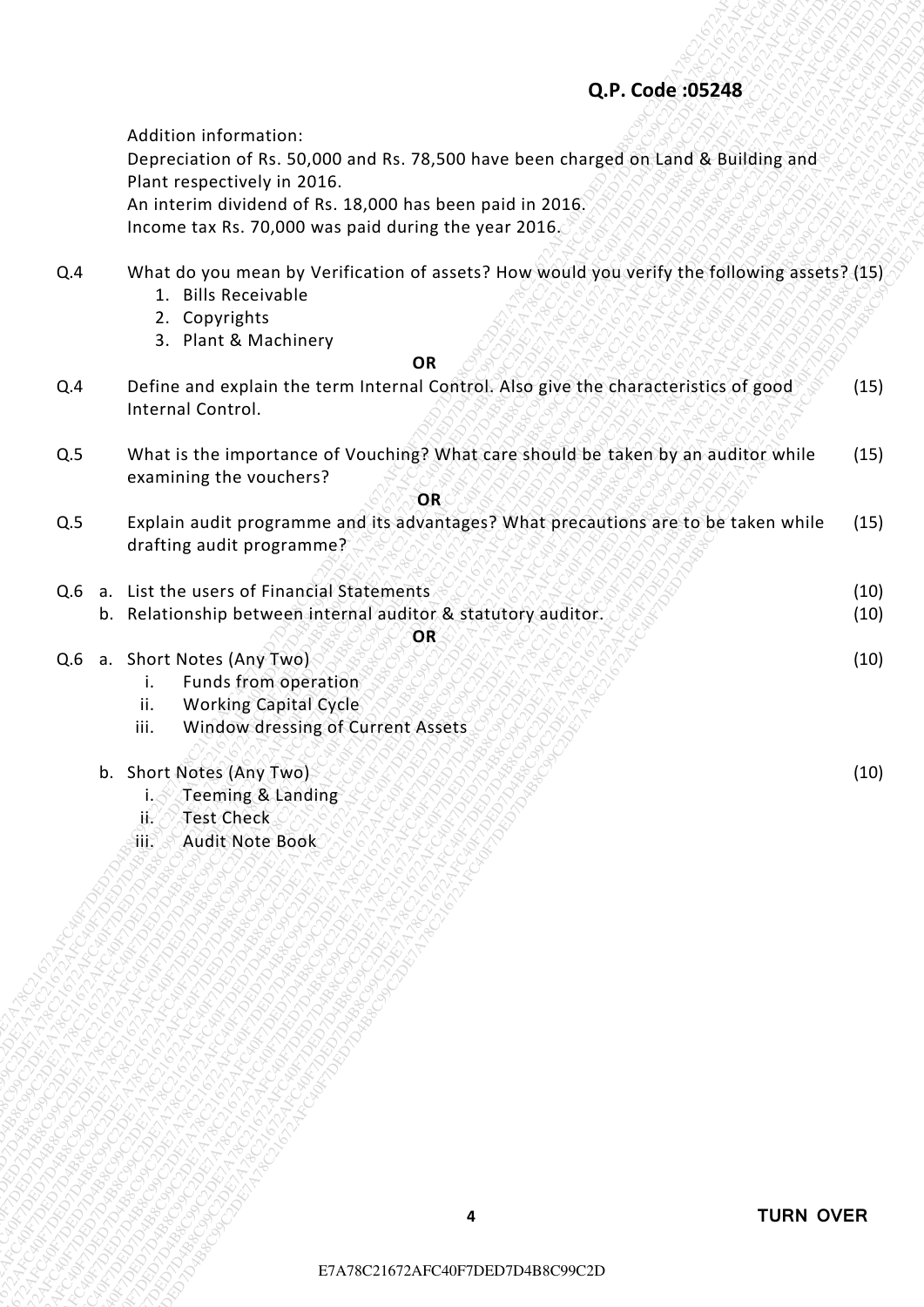**[**वȯळ **:** तीन तास**] [** गण: ु १००**]**

- N.B: १. कृती नȪदीचा तुमच्या उत्तरात समावȯश करा.
	- २. योग्य सादरीकरण व निटनेटकेपणा आवश्यक आहे.
	- ३. साधे गणकयंत्र वापरावे
- प्र.१ अ) गाळलेल्या जागा भरा (कोणतेही दहा) संस्कृतिक स्ट्रेलिक स्ट्रेलिक स्ट्रेलिक स्ट्रेलिक स्ट्रेलिक स्ट्रेलि
	- १. गाडीभाडे बाहेर(carrige Outward) हा \_\_\_\_\_\_\_\_ खर्च आहे. (कार्यवाहीन/अकार्यवाहीन)
	- २. घसरा करपूर्व उत्पन्न \_\_\_\_\_\_\_\_(वाढवतो/कमीकरतो)
	- ३. रȪख प्रवाह पुस्तक हȯ \_\_\_\_\_\_नुसार बनवलȯजातȯ.;AS३/AS१०Ϳ
- Q.P. Code: 05248<br>  $R+2$ <br>  $R+3$ <br>  $R+4$ <br>  $R+4$ <br>  $R+5$ <br>  $R+5$ <br>  $R+6$ <br>  $R+6$ <br>  $R+6$ <br>  $R+6$ <br>  $R+6$ <br>  $R+6$ <br>  $R+6$ <br>  $R+6$ <br>  $R+6$ <br>  $R+6$ <br>  $R+6$ <br>  $R+6$ <br>  $R+6$ <br>  $R+6$ <br>  $R+6$ <br>  $R+6$ <br>  $R+6$ <br>  $R+6$ <br>  $R+6$ <br>  $R+6$ <br>  $R+6$ <br>  $R+6$ <br>  $R+6$ <br> **C.P. Code: 49248** [279]. 1998<br>
V.R. **a**  $\pm \pi \pi \frac{3}{2}$  a  $\pm \pi \frac{3}{2}$  and  $\pm \pi \frac{3}{2}$  and  $\pm \pi \frac{3}{2}$  and  $\pm \pi \frac{3}{2}$  and  $\pm \pi \frac{3}{2}$  and  $\pm \pi \frac{3}{2}$  and  $\pm \pi \frac{3}{2}$  and  $\pm \pi \frac{3}{2}$  and  $\pm \pi \frac{3}{2}$  and **EXAPTER FRACT AFTER CONSULTER CONSULTER CONSULTER CONSULTER CONSULTER CONSULTER CONSULTER CONSULTER CONSULTER CONSULTER CONSULTER CONSULTER CONSULTER CONSULTER CONSULTER CONSULTER CONSULTER CONSULTER CONSULTER CONSULTER** Exactly 1202-1117 (Text)<br>  $\begin{array}{rcl} \mathbf{R}^{2} & \mathbf{R}^{2} & \mathbf{R}^{2} & \mathbf{R}^{2} & \mathbf{R}^{2} & \mathbf{R}^{2} & \mathbf{R}^{2} & \mathbf{R}^{2} & \mathbf{R}^{2} & \mathbf{R}^{2} & \mathbf{R}^{2} & \mathbf{R}^{2} & \mathbf{R}^{2} & \mathbf{R}^{2} & \mathbf{R}^{2} & \mathbf{R}^{2} & \mathbf{R}^{2} & \mathbf{R}^{2} & \mathbf{R}$ Q.P. Code: 05248<br>
F128:  $\frac{1}{2}$  and a such a such a such a such a such a such a such a such a such a such a such a such a such a such a such a such a such a such a such a such a such a such a such a such a such a such a Q.P. Code: 05248<br>
N.R. (a) and a refused aperture content term in the set of the set of the set of the set of the set of the set of the set of the set of the set of the set of the set of the set of the set of the set of t Q.P. Code 39248<br>
Figs. - it and another convert method of the converter state of the converter of the converter of the converter of the converter of the converter of the converter of the converter of the converter of the Q.P. Code 39248<br>
Figs. - it and another convert method of the converter state of the converter of the converter of the converter of the converter of the converter of the converter of the converter of the converter of the Q.P. Code 39248<br>
Figs. - it and another convert method of the converter state of the converter of the converter of the converter of the converter of the converter of the converter of the converter of the converter of the Q.P. Code 39248<br>
Figs. - it and another convert method of the converter state of the converter of the converter of the converter of the converter of the converter of the converter of the converter of the converter of the Q.P. Code 39248<br>
Figs. - it and another convert method of the converter state of the converter of the converter of the converter of the converter of the converter of the converter of the converter of the converter of the Q.P. Code 39248<br>
Figs. - it and another convert method of the converter state of the converter of the converter of the converter of the converter of the converter of the converter of the converter of the converter of the Q.P. Code 39248<br>
Figs. - it and another convert method of the converter state of the converter of the converter of the converter of the converter of the converter of the converter of the converter of the converter of the Q.P. Code 352484<br>
VAR c. #5741 afcores are carried a constrained a constrained a constrained a constrained a constrained a constrained a constrained a constrained a constrained a constrained a constrained a constrained a Q.P. Code :95248<br>
ERR (27478)  $\frac{1}{2}$  and material agency content and in the content and in the content and in the content and in the content and in the content and in the content and in the content and in the content a Q.P. Code: 052248<br>
R.C.  $\frac{1}{2}$  of  $\frac{1}{2}$  of  $\frac{1}{2}$  of  $\frac{1}{2}$  or  $\frac{1}{2}$  or  $\frac{1}{2}$  or  $\frac{1}{2}$  or  $\frac{1}{2}$  or  $\frac{1}{2}$  or  $\frac{1}{2}$  or  $\frac{1}{2}$  or  $\frac{1}{2}$  or  $\frac{1}{2}$  or  $\frac{1}{2}$  or  $\frac{1}{2}$  or  $\$ E7A78C21672AFC40F7DED7D4B8C99C2DE7A78C21672AFC40F7DED7D4B8C99C2DE7A78C21672AFC40F7DED7D4B8C99C2DE7A78C21672AFC40F7DED7D4B8C99C2DE7A78C21672AFC40F7DED7D4B8C99C2DE7A78C21672AFC40F7DED7D4B8C99C2D Q.P. Code 392A8  $\left\{ \frac{1}{2}, \frac{1}{2}, \frac{1}{2}, \frac{1}{2}, \frac{1}{2}, \frac{1}{2}, \frac{1}{2}, \frac{1}{2}, \frac{1}{2}, \frac{1}{2}, \frac{1}{2}, \frac{1}{2}, \frac{1}{2}, \frac{1}{2}, \frac{1}{2}, \frac{1}{2}, \frac{1}{2}, \frac{1}{2}, \frac{1}{2}, \frac{1}{2}, \frac{1}{2}, \frac{1}{2}, \frac{1}{2}, \frac{1}{2}, \frac{1}{2}, \frac{1}{2}, \frac{1}{2}, \frac{1}{2}, \frac{1$ Q.P. Code .05248<br>  $(1, 2)$ <br>
V.B.  $\frac{1}{2}$  of  $\frac{1}{2}$  of  $\frac{1}{2}$  of  $\frac{1}{2}$ <br>  $\frac{1}{2}$  of  $\frac{1}{2}$ <br>  $\frac{1}{2}$  of  $\frac{1}{2}$ <br>  $\frac{1}{2}$ <br>  $\frac{1}{2}$ <br>  $\frac{1}{2}$ <br>  $\frac{1}{2}$ <br>  $\frac{1}{2}$ <br>  $\frac{1}{2}$ <br>  $\frac{1}{2}$ <br>  $\frac{1}{2}$ <br>  $\$ Q.P. Code: 195248<br>  $(48\pi)^4$  (a)  $(48\pi)^4$  (a)  $(48\pi)^4$  (b)  $(48\pi)^4$  (a)  $(48\pi)^4$  (a)  $(48\pi)^4$  (b)  $(48\pi)^4$  (b)  $(48\pi)^4$  (c)  $(48\pi)^4$  (c)  $(48\pi)^4$  (c)  $(48\pi)^4$  (c)  $(48\pi)^4$  (c)  $(48\pi)^4$  (c)  $(48\pi)^4$  (c)  $(48\pi$ ४. \_\_\_\_\_\_\_\_\_हा वित्तीय रोख प्रवाह आहे. (लाभांशाचे वाटप/ गुंतवणुकीवरील लाभांश मिळणे)
	- ५. गुंतवणूक विक्रीवरील नुकसान कार्यवाहीन क्रिया \_\_\_\_. (वाढवते/कमी करते)
	- ६. मालसाठा\_\_\_\_\_\_\_चालू अनुपात मानले जाते. (तरल/अतरल)
	- ७. तुलनात्मक पत्रकांना \_\_\_\_\_\_ प्रारूपातील विश्लेषण म्हंटले जाते.(उभ्या/आडव्या)
	- ८. चालू अनुपात \_\_\_\_\_\_\_ मुदतीची आर्थिक स्थिती दर्शवितो. (लघु/दीर्घ)
	- ९. \_\_\_\_\_\_\_\_ लाभांश वाटप अनुपात उत्तम व्यस्थापन दर्शवतो. (जास्त/कमी)
	- १०. ढोबळ खेळते भांडवल म्हणजे \_\_\_\_\_\_ मधील गुंतवणूक. (चालू मालमत्ता/ एकूण मालमत्ता)
	- ११. दिलेले कर्ज हि \_\_\_\_\_ क्रिया आहे. (वित्तीय/गुंतवणूक)
	- ११. स्थिती पत्रकास <u>∠ें</u> असेही म्हटले जाते. (नफा तोटा खाते/ ताळेबंद)
	- ब) चक की बरोबर ते लिहा (कोणतेही दहा) है कि इस की कर की की कार्य करने हैं। क
	- १. व्यवस्थापनाचे अंतर्गत नियंत्रणावर काहीही नियंत्रण नसते.
	- २. अंतर्गत हिशेबतपासनीसाची नियुक्ती व्यवस्थापन करू शकते.
	- ३. तात्तीक चुकीचा तेरीज पत्रकावर परिणाम होत नाही.
	- ४. सत्यापन मालसाठ्याच्या गैर वापरापासून संरक्षण करते.
	- ५. कॅकरेंट ऑडिट (हिशेबतपासणी) बँकांमध्ये सर्वात लोकप्रिय व उपयुक्त आहे.
	- ६. नमुन्याची पद्धतशीर निवडीच्या प्रकारास मध्यातर नमुना म्हणतात
	- ७. हिशेबतपासनीस कंपनीच्या भविष्यातील नफ्याची खात्री देऊ शकतो.
	- ८. भांडवली खर्चास महसुली खर्च म्हणून दाखवणे हि एक भरपाईची चुक आहे.
	- ९. चाचणी तपासणीस निवडलेले व्यवहार प्रातिनिधीक असावेत.
	- १०. हिशेब तपासणी अहवाल हा आर्थिक पत्रकांचा भाग आहे
	- ११. मालसाठा तपासणीमध्ये प्रत्यक्ष सत्यापन व मोजणी होते.
	- १२. भरपाईच्या चुकांचा तेरीज पत्रकावर परिणाम होतो.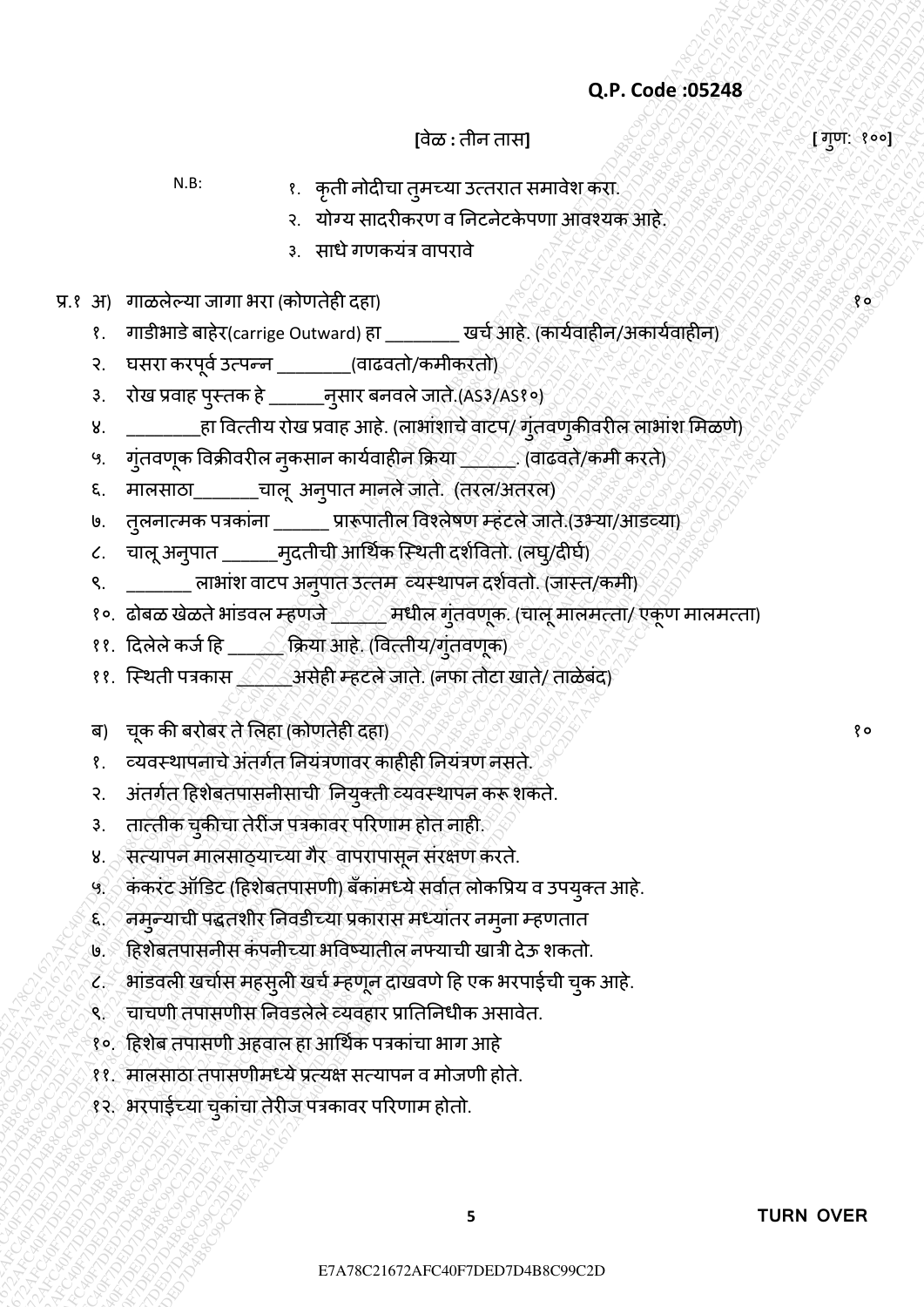# प्र.२ अॅक्सिस लिमिटेडचे परिव्यय पत्रकानुसार परीव्यय घटक विक्रीमुल्याच्या प्रमाणात दिले आहेत कच्चामाल ४०% मजुरी ३०% उपरी परीव्यय १०% २०१५ करिता खालील माहिती उपलब्ध आहे.

- १. ननमाचण क्षमता २४००० प्रनत नग
- २. ववक्री भाव ǽ१०० प्रनत नग
- ३. कच्चा मालसाठा सरासरी २ महिने राहील.
- ४. ननमाचण कालावधी १ मदहना
- ५. तयार मालसाठा २ महिन्याचा आहे.
- ६. ऋणकोंना २ महिन्यांची उधारी दिली आहे.
- ७. धनकोंनी १ महिन्यांची उधारी दिली आहे.
- ८. उपरी परिव्यय १५ दिवसाच्या अंतराने दिले जाते.
- ९. रोख/बँक शिल्लक रु.२०,००० ठेवावी.
- १०. निर्मिती व विक्री वर्षभरात समप्रमाणात होते. २०१५ चे अंदाजित खेळते भांडवल पत्रक तयार करा.

# **क िंवा**

|                       |                                                                                              |               | Q.P. Code: 05248     |          |
|-----------------------|----------------------------------------------------------------------------------------------|---------------|----------------------|----------|
|                       | ॲक्सिस लिमिटेडचे परिव्यय पत्रकानुसार परीव्यय घटक विक्रीमुल्याच्या प्रमाणात दिले आहेत्.       |               |                      |          |
|                       | कच्चामाल ४०% मजुरी ३०% उपरी परीव्यय १०% २०१५ करिता खालील माहिती उपलब्ध आहे.                  |               |                      |          |
|                       | १.   निर्माण क्षमता २४००० प्रति नग                                                           |               |                      |          |
| $\mathcal{R}_{\cdot}$ | विक्री भाव रु१०० प्रति नग                                                                    |               |                      |          |
| 3.                    | कच्चा मालसाठा सरासरी २ महिने राहील.                                                          |               |                      |          |
| ४.                    | निर्माण कालावधी १ महिना                                                                      |               |                      |          |
| ५.                    | तयार मालसाठा २ महिन्याचा आहे.                                                                |               |                      |          |
| ξ.                    | ्ऋणकोंना २ महिन्यांची उधारी दिली आहे.                                                        |               |                      |          |
|                       | ७. धनकोंनी १ महिन्यांची उधारी दिली आहे.                                                      |               |                      |          |
|                       | ८. उपरी परिव्यय १५ दिवसाच्या अंतराने दिले जाते.                                              |               |                      |          |
| ९.                    | रोख/बँक शिल्लक रु.२०,००० ठेवावी.                                                             |               |                      |          |
|                       | १०. निर्मिती व विक्री वर्षभरात समप्रमाणात होते. २०१५ चे अंदाजित खेळते भांडवल पत्रक तयार करा. |               |                      |          |
|                       |                                                                                              | किंवा         |                      |          |
|                       |                                                                                              |               |                      |          |
|                       | कॉर्पस लिमिटेड ताळेबंद व उत्पन्न पत्रक खाली दिले आहे                                         |               |                      |          |
|                       |                                                                                              | ताळेबंद       |                      |          |
|                       | देयता                                                                                        | È,            | मालमत्ता             | रु       |
|                       | सामान्य भाग भांडवल                                                                           | 9,00,000      | स्थिर मालमत्ता       | ६,५५,००० |
|                       | (रु.१०प्रति भाग)                                                                             |               |                      |          |
|                       | निधी आणि आधिक्य                                                                              | 80,000        | ग़ुतवणूक             | 90,000   |
|                       | दीर्घ मुदतीचे कर्ज                                                                           | 50,000        | मालसाठा              | ९५,०००   |
|                       | धनको                                                                                         | 6,000         | ऋणको                 | ६५,०००   |
|                       | बँक अधिकर्ष                                                                                  | 69,000        | रोख                  | 30,000   |
|                       |                                                                                              | 6,89,000      |                      |          |
|                       |                                                                                              |               |                      | 6,89,000 |
|                       |                                                                                              | उत्पन्न पत्रक |                      |          |
|                       | विक्री                                                                                       |               | 89,00,000            |          |
|                       | वजा-विक्री मालाचा खर्च                                                                       |               | 0,00,000             |          |
|                       | कार्यवाहिन व विक्री खर्च                                                                     |               | १,५०,०००             |          |
|                       | व्याज<br>निव्वळ नफा                                                                          |               | 8,00,000<br>3,90,000 |          |

### उत्पन्न पत्रक

| विक्री                   | १५,००,००० |
|--------------------------|-----------|
| वजा-विक्री मालाचा खर्च   | ७,००,०००  |
| कार्यवाहिन व विक्री खर्च | १,५०,०००  |
| व्याज                    | १,००,०००  |
| जिव्वळ नफा               | ३,५०,०००  |

- १. चालूअनुपात
- २. तरल अनुपात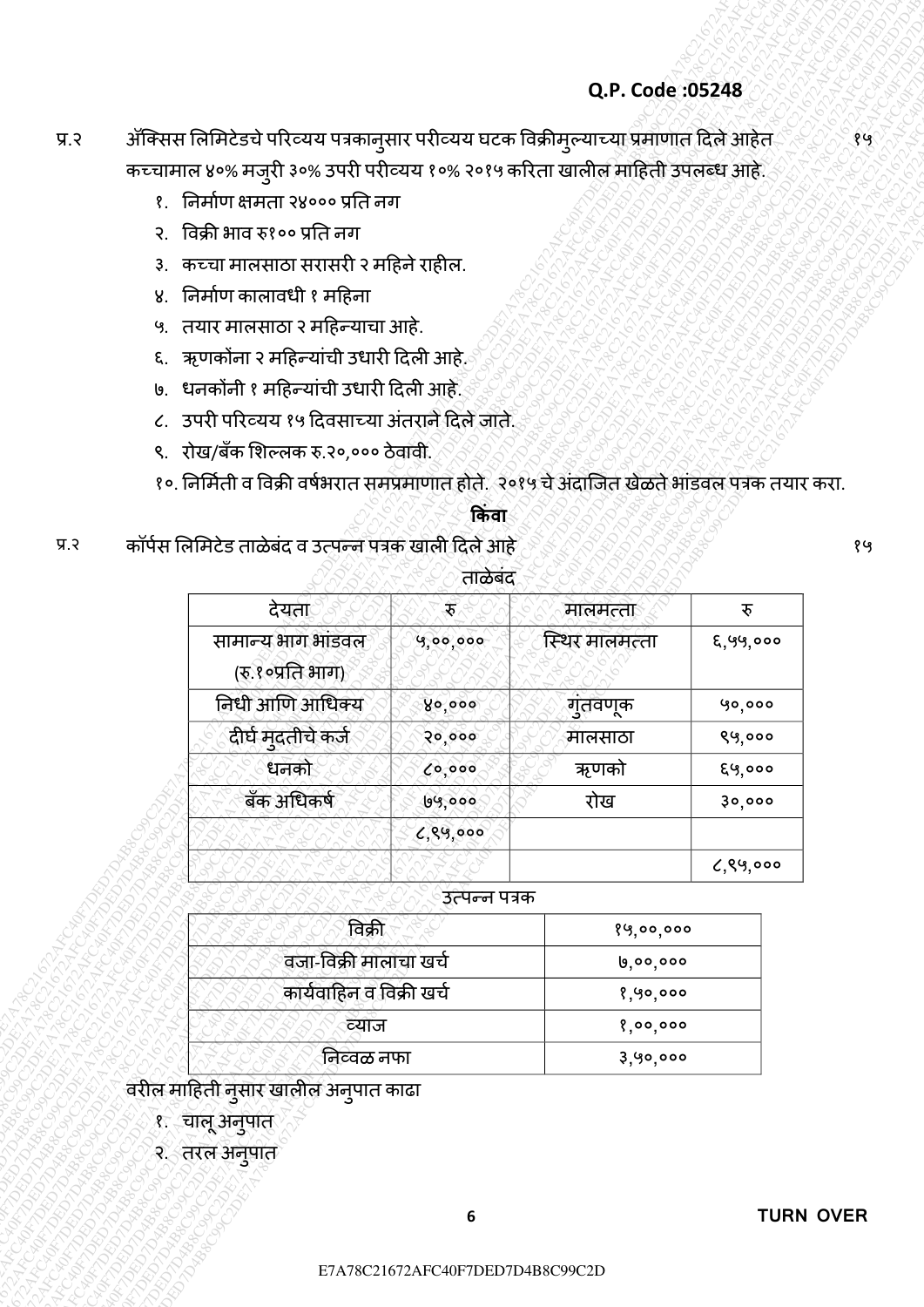- ३. स्वामित्व अनुपात
- ४. एकूण ननधी वरील नफा
- ५. कर्ज भांडवल अनुपात
- ६. करपश्चात नफा अनुपात (आयकर ३५%)
- ७. ऋणको उलाढाल अनुपात (सर्व विक्री उधारीवर)
- **८.** टीप:- उभ्या प्राǾपातील उत्पन्न पत्रक व ताळȯबȲद वनवण्याची आवशकता नाही.
- प्र.३ कॉसमॉस लिमिटेडचा खालील ताळेबंद सामान्य आकारात बनवा व टिप्पणी दया.

| ताळेबंद<br>देयता<br>$\mathcal{F}_i$<br>मालमत्ता<br>रु.<br>सामान्य भाग भांडवल<br>रोख/बँक शिल्लक<br>3,0,000<br>१२,५००<br>अग्रहक भाग भांडवल<br>ऋणको<br>33,900<br>8,20,000<br>येणे हंड्या<br>निधी आणि अधिवय<br>86,000<br>४०,०००<br>अग्रिम<br>धनको<br>१५,५००<br>३,५००<br>देय हुंड्या<br>१२,५००<br>6,900<br>मालसाठा<br>प्रस्तावित लाभंश<br>२८,०००<br>$E,$ coo<br>अन्य चालू मालमत्ता<br>अन्य चालू देयता<br>स्थिर मालमत्ता<br>39,000<br>बँक अधिकर्ष<br>0,000<br>कर्ज रोखे<br>१,५०,०००<br>बँक कर्ज<br>१,९५,०००<br>8,92,000<br>8,96,000<br>किंवा<br>खालील डीसीबी लिमिटेडच्या तालेबंदानुसार २०१६ सालच्या AS-३ प्रमाणे (अप्रत्यक्ष पद्धतीने) रोख प्रवाह<br>तयार करा.<br>देयता<br>२०१६<br>२०१७<br>२०१५<br>मालमत्ता<br>नावलौकिक<br>सामान्य भाग<br>5,00,000<br>५५,०००<br><u>ს</u> ,ბი,იიი |  | ५. कर्ज भांडवल अनुपात<br>७. ऋणको उलाढाल अनुपात (सर्व विक्री उधारीवर)<br>८. टीप:- उभ्या प्रारूपातील उत्पन्न पत्रक व ताळेबंद वनवण्याची आवशकता नाही.<br>कॉसमॉस लिमिटेडचा खालील ताळेबंद सामान्य आकारात बनवा व टिप्पणी दया.<br>6,90,000<br>२०१६<br>४५,००० |
|----------------------------------------------------------------------------------------------------------------------------------------------------------------------------------------------------------------------------------------------------------------------------------------------------------------------------------------------------------------------------------------------------------------------------------------------------------------------------------------------------------------------------------------------------------------------------------------------------------------------------------------------------------------------------------------------------------------------------------------------------------------------------|--|------------------------------------------------------------------------------------------------------------------------------------------------------------------------------------------------------------------------------------------------------|
|                                                                                                                                                                                                                                                                                                                                                                                                                                                                                                                                                                                                                                                                                                                                                                            |  |                                                                                                                                                                                                                                                      |
|                                                                                                                                                                                                                                                                                                                                                                                                                                                                                                                                                                                                                                                                                                                                                                            |  |                                                                                                                                                                                                                                                      |
|                                                                                                                                                                                                                                                                                                                                                                                                                                                                                                                                                                                                                                                                                                                                                                            |  |                                                                                                                                                                                                                                                      |
|                                                                                                                                                                                                                                                                                                                                                                                                                                                                                                                                                                                                                                                                                                                                                                            |  |                                                                                                                                                                                                                                                      |
|                                                                                                                                                                                                                                                                                                                                                                                                                                                                                                                                                                                                                                                                                                                                                                            |  |                                                                                                                                                                                                                                                      |
|                                                                                                                                                                                                                                                                                                                                                                                                                                                                                                                                                                                                                                                                                                                                                                            |  |                                                                                                                                                                                                                                                      |
|                                                                                                                                                                                                                                                                                                                                                                                                                                                                                                                                                                                                                                                                                                                                                                            |  |                                                                                                                                                                                                                                                      |
|                                                                                                                                                                                                                                                                                                                                                                                                                                                                                                                                                                                                                                                                                                                                                                            |  |                                                                                                                                                                                                                                                      |
|                                                                                                                                                                                                                                                                                                                                                                                                                                                                                                                                                                                                                                                                                                                                                                            |  |                                                                                                                                                                                                                                                      |
|                                                                                                                                                                                                                                                                                                                                                                                                                                                                                                                                                                                                                                                                                                                                                                            |  |                                                                                                                                                                                                                                                      |
|                                                                                                                                                                                                                                                                                                                                                                                                                                                                                                                                                                                                                                                                                                                                                                            |  |                                                                                                                                                                                                                                                      |
|                                                                                                                                                                                                                                                                                                                                                                                                                                                                                                                                                                                                                                                                                                                                                                            |  |                                                                                                                                                                                                                                                      |
|                                                                                                                                                                                                                                                                                                                                                                                                                                                                                                                                                                                                                                                                                                                                                                            |  |                                                                                                                                                                                                                                                      |
|                                                                                                                                                                                                                                                                                                                                                                                                                                                                                                                                                                                                                                                                                                                                                                            |  |                                                                                                                                                                                                                                                      |
|                                                                                                                                                                                                                                                                                                                                                                                                                                                                                                                                                                                                                                                                                                                                                                            |  |                                                                                                                                                                                                                                                      |
|                                                                                                                                                                                                                                                                                                                                                                                                                                                                                                                                                                                                                                                                                                                                                                            |  |                                                                                                                                                                                                                                                      |
|                                                                                                                                                                                                                                                                                                                                                                                                                                                                                                                                                                                                                                                                                                                                                                            |  |                                                                                                                                                                                                                                                      |
|                                                                                                                                                                                                                                                                                                                                                                                                                                                                                                                                                                                                                                                                                                                                                                            |  |                                                                                                                                                                                                                                                      |
| ६. करपश्चात नफा अनुपात (आयकर ३५%)                                                                                                                                                                                                                                                                                                                                                                                                                                                                                                                                                                                                                                                                                                                                          |  |                                                                                                                                                                                                                                                      |
|                                                                                                                                                                                                                                                                                                                                                                                                                                                                                                                                                                                                                                                                                                                                                                            |  |                                                                                                                                                                                                                                                      |
| ४. एकूण निधी वरील नफा                                                                                                                                                                                                                                                                                                                                                                                                                                                                                                                                                                                                                                                                                                                                                      |  |                                                                                                                                                                                                                                                      |
| ३. स्वामित्व अनुपात                                                                                                                                                                                                                                                                                                                                                                                                                                                                                                                                                                                                                                                                                                                                                        |  |                                                                                                                                                                                                                                                      |

| देयता                    | २०१५     | २०१६     | मालमत्ता          | २०१५     | २०१६     |
|--------------------------|----------|----------|-------------------|----------|----------|
| सामान्य भाग<br>भाडवल     | 6,00,000 | ७,००,००० | नावलौकिक          | ५५,०००   | ४५,०००   |
| ८% अग्रहक्क भाग<br>भाडवल | ४,००,००० | 3,00,000 | जमीन आणि<br>इमारत | 3,00,000 | २,५०,००० |
| सामान्य निधी             | २०,०००   | ४०,०००   | संयंत्र           | 9,88,000 | ६,४०,३०० |
| नफा-तोटा खाते.           | ६५०००    | ६८,०००   | ऋणको              | ६८,२००   | ७८,८००   |
| प्रस्तावित लाभांश        | ४५,०००   | ५८,०००   | मालसाठा           | ७१,८००   | ६०,९००   |
| धनको                     | २४,०००   | २०,५००   | येणे हंड्या       | ६०,२००   | ६०,२००   |